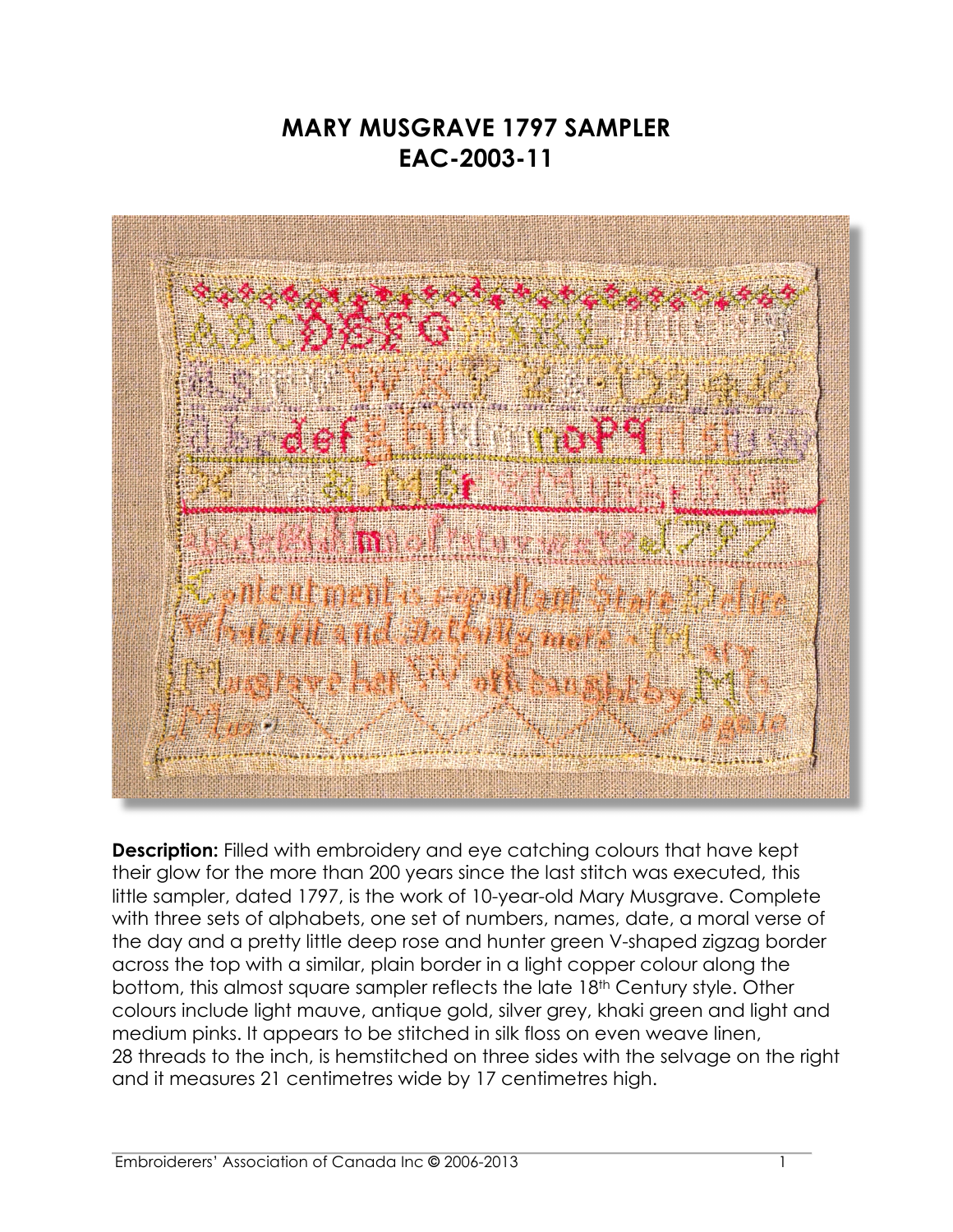The top border gives the effect of a garland of flowers. It consists of 14 V-like shapes in hunter green. The sides of each V have three cross stitches and they share the top and bottom cross stitches; all are worked over two threads. Resting inside the V spaces, both top and bottom, are tiny deep rose diamond shapes resembling flowers made up of four cross stitches, all worked over two threads.

An upper case alphabet with letters A to Q, except for J, which is missing, fills the first band. It is underlined in two rows of alternating antique gold cross stitches, all over two threads, that appear like herringbone at first glance. The letters, all seven cross stitches or 14 fabric threads high, are embroidered in the following colours with no apparent order: deep rose, antique gold, hunter green, light pink and silver grey.

The second band consists of the remainder of the above-mentioned alphabet— R to Z except for U, which is also missing—plus the "and" sign (&)an eyelet, and numbers one to six. The latter, except for the five, are all seven cross stitches high; the five is eight cross stitches high. The six, while the same size as the others, begins two threads higher, so appears larger. The letter u is missing. Seemingly used at random, the colours are light mauve, silver grey, light copper and khaki green. These letters and numbers are underlined in a row of alternating three light mauve cross stitches followed by three silver grey cross stitches.

The third band displays a lower case alphabet with the letters a to w. As in the previous alphabet, letters are missing, here they are j and v. A further discrepancy is the fact that following what appears to be the lower case r, although the "arm" is only a tent stitch rather than a cross stitch, there is what appears to be a second r (a rare but not unique practise) that is one cross stitch higher, which is then followed by s, t, u, and w (King, pl. 35). The colours are a mix of mauve, deep rose, light copper, silver grey and hunter green. The entire band is underlined in a solid row of hunter green cross stitches two threads high, except where five cross stitches of the lower case g rest on the cross stitched row.

The fourth band also displays some curious inconsistencies. The remaining letters of the above alphabet, x, y and z, plus the "and" (&) and a tiny motif, perhaps meant to be a period, are followed by the name Mary Musgrave. However in both the alphabet and Mary, the y is cross stitched backwards and appears to be upper case, as are X and Z. In contrast, both lower and upper case letters are used after the capital M in both the Christian name and surname. For instance the r in Mary and the u, s, r, and e in Musgrave are definitely lower case, but the V is clearly upper case. Another oddity is the letter a in both Mary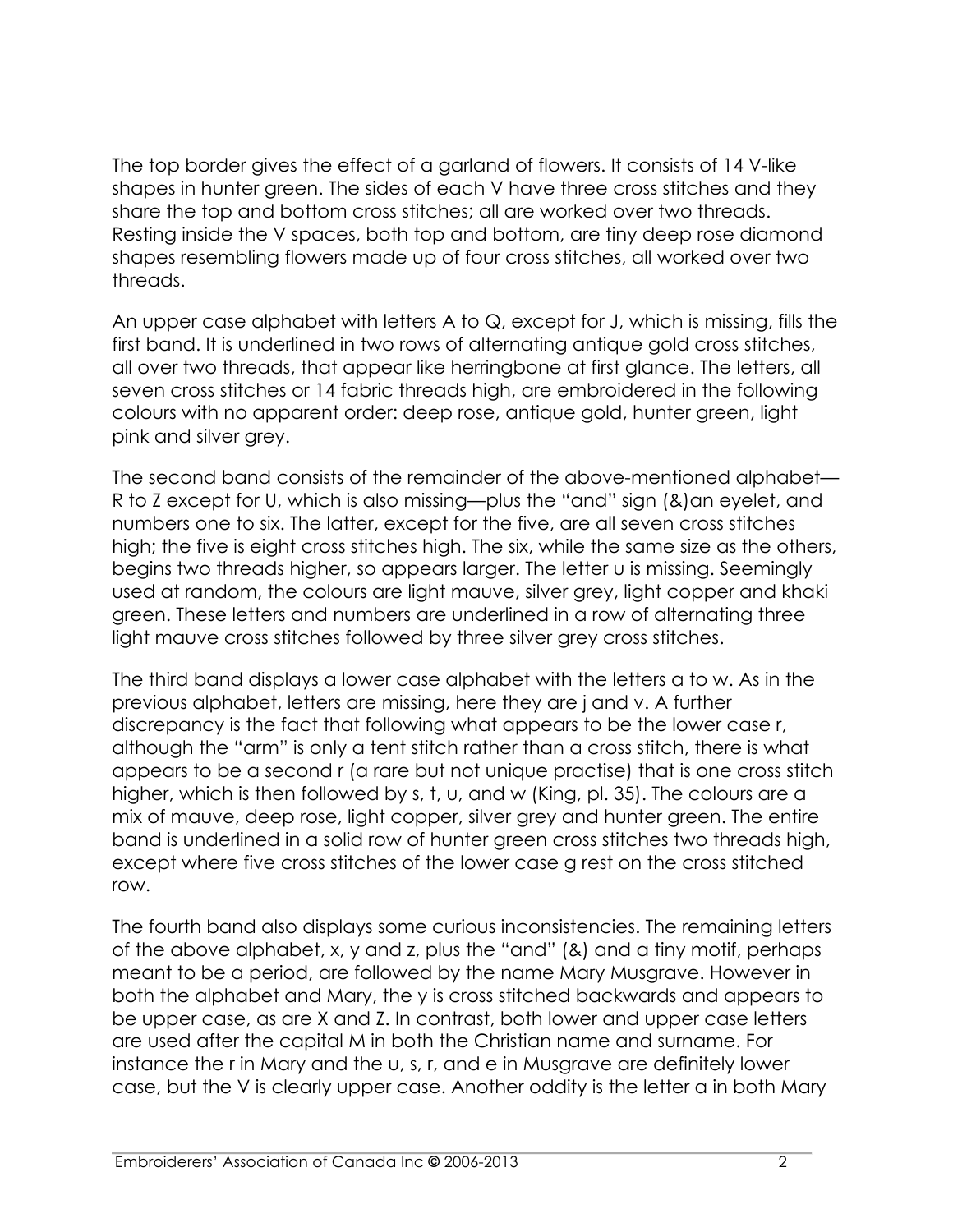and Musgrave: they look more like an upper case G than a lowercase a. Just as the lower case g in the previous band rested on the cross stitch line, so the g in Musgrave rests on this cross stitch line that is worked over two threads in deep rose. While pink is the predominant colour in this band, silver, deep rose and the two shades of green, also highlight the embroidery.

The fifth and final band displays an incomplete lower case alphabet—the letters j and q are missing—and a tiny little & squeezed up tight to the date 1797. All of the letters are worked entirely in pink, except for the letter m, which is in deep rose; the & and the date are hunter green. Although the letters are relatively narrow, somewhat crowded and for the most part stitched over one thread, they are not necessarily all the same size. For instance, the r, m, and n are over eight threads, the o, s, u, and v, over six. There are variations in the taller letters too, such as the k is over 15 threads, p over 14 and the l over 13. As mentioned above, the y is cross stitched backwards. Like the above others, this band is underlined in a row of pink cross stitch over two threads.

The lower portion contains the following verse, which unfortunately is partially deteriorated:

Contentment is - - - - - tant Store De?ire Whats fit and nothing more.

The verse covers almost two rows and is all cross stitched over one thread in light copper silk, except for the upper case C in contentment, which is cross stitched in hunter green and the upper case D, in khaki green. There are numerous differences in the size of letters, such as the e comprised of eight cross stitches, the s seven, the o six, but for all that, the verse is fairly easy to read except for the worn threads. The second row is completed with the word Mary, which begins with an upper case M in khaki green, while the remaining letters are in light copper. Interestingly, after stitching the y backwards in numerous places, the young embroiderer, working on her name, managed to cross stitch y correctly. The M is seven cross stitches high, each of which are over two threads while the cross stitches in the lower case letters are over one thread. The a and r are six and eight cross stitches high respectively, while the upper portion of the y is just four threads high. The second last row of embroidery reads as follows: "Musgrave her Work taught by Mrs". The upper case M in Musgrave is the same size as the one in Mary and is also worked in khaki green. However there are discrepancies throughout the other letters much like those mentioned above.

The final row, beginning on the left, includes the teacher's last name, Mus, approximately the same size as the letters above and cross stitched in light copper, followed by a well-executed silver grey eyelet. In the lower right corner is the word "age" cross stitched in lower case letters and the number 10; both